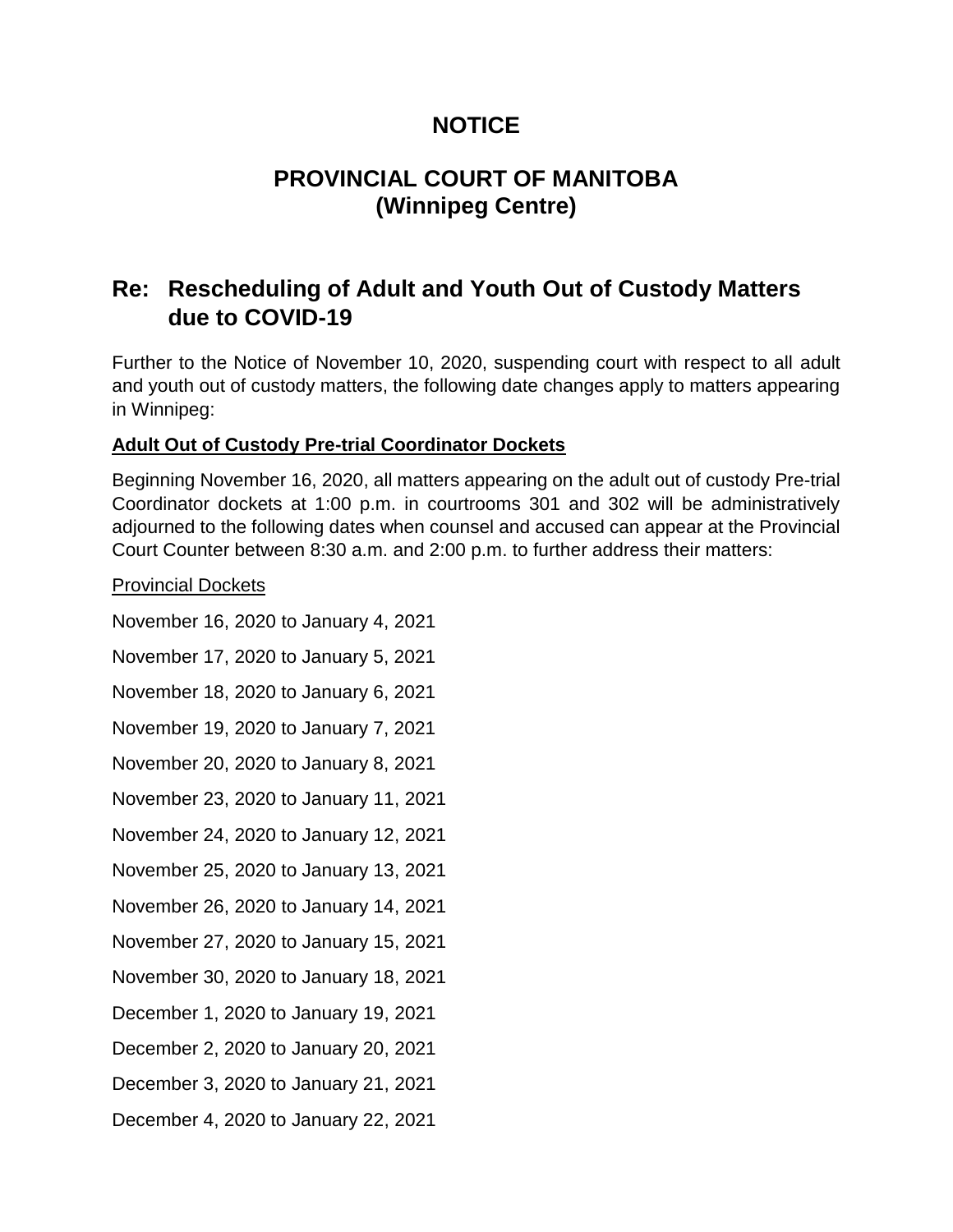December 7, 2020 to January 25, 2021 December 8, 2020 to January 26, 2021 December 9, 2020 to January 27, 2021 Federal Dockets November 19, 2020 to January 7, 2021 December 3, 2020 to January 21, 2021

All applicable timelines are suspended during the period of court closure.

## **Youth Out of Custody Pre-trial Coordinator Dockets**

Beginning November 17, 2020, all matters appearing on the youth out of custody pre-trial coordinator dockets will be administratively adjourned to the following dates when counsel and accused can appear at the Provincial Court Counter between 8:30 a.m. and 2:00 p.m. to further address their matters:

Provincial Dockets November 17, 2020 to January 5, 2021 November 24, 2020 to January 12, 2021 December 1, 2020 to January 19, 2021 December 8, 2020 to January 26, 2021 Federal Dockets November 19, 2020 to January 7, 2021 December 3, 2020 to January 21, 2021

All applicable timelines are suspended during the period of court closure.

#### **Adult Out of Custody Date Setting Court Dockets**

The November 12, 2020, 1:00 p.m. courtroom 302 out of custody date setting court matters will be set for the dates as prearranged and according to the usual practice.

Matters appearing on the adult out of custody date setting court dockets will be administratively adjourned as follows:

November 19, 2020 at 1:00 p.m. in courtroom 302 will be adjourned to January 7, 2021 at the Provincial Court Counter between 8:30 a.m. and 2:00 p.m.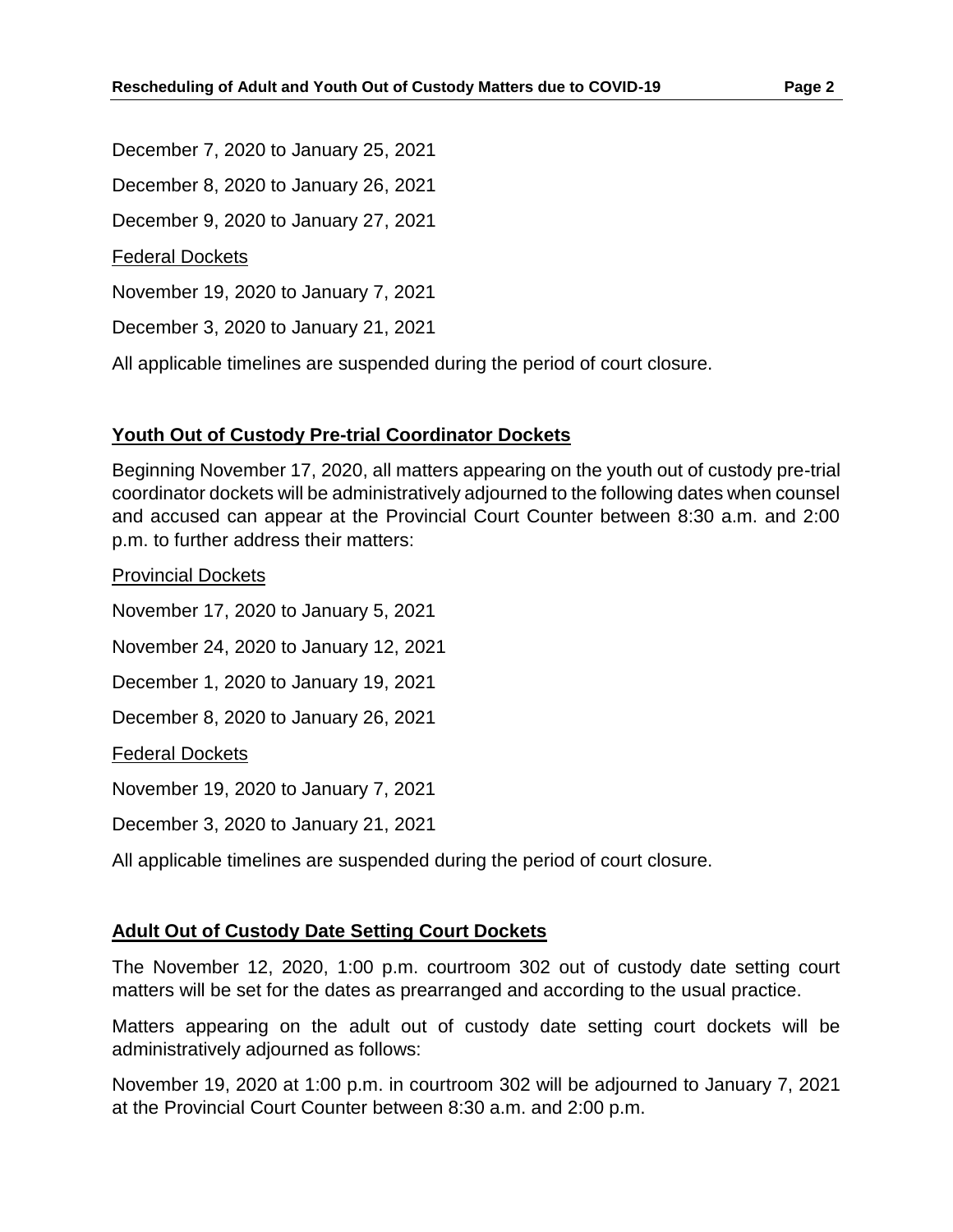November 26, 2020 at 1:00 p.m. in courtroom 302 will be adjourned to January 14, 2021 at the Provincial Court Counter between 8:30 a.m. and 2:00 p.m.

December 3, 2020 at 1:00 p.m. in courtroom 302 will be adjourned to January 21, 2021 at the Provincial Court Counter between 8:30 a.m. and 2:00 p.m.

December 10, 2020 at 1:00 p.m. in courtroom 302 will be adjourned to January 28, 2021 at the Provincial Court Counter between 8:30 a.m. and 2:00 p.m.

All applicable timelines are suspended during the court closure.

#### **Adult Out of Custody Trials, Preliminary Hearings and Dispositions**

All out of custody adult trials, preliminary hearings and dispositions set during the week of November 16-20, 2020 will be administratively adjourned to January 7, 2021 at the Provincial Court Counter between 8:30 a.m. and 2:00 p.m. out of custody date setting court for new dates to be set.

All out of custody adult trials, preliminary hearings and dispositions set during the week of November 23-27, 2020 will be administratively adjourned to January 14, 2021 at the Provincial Court Counter between 8:30 a.m. and 2:00 p.m. of custody date setting court for new dates to be set.

All out of custody adult trials, preliminary hearings and dispositions set during the week of November 30 – December 4, 2020 will be administratively adjourned to January 21, 2021 at the Provincial Court Counter between 8:30 a.m. and 2:00 p.m. out of custody date setting court for new dates to be set.

All out of custody adult trials, preliminary hearings and dispositions set during the week of December 7-11, 2020 will be administratively adjourned to January 28, 2021 at the Provincial Court Counter between 8:30 a.m. and 2:00 p.m. out of custody date setting court for new dates to be set.

#### **Youth Out of Custody Trials Preliminary Hearings and Dispositions**

All out of custody youth trials, preliminary hearings and dispositions set during the week of November 16-20, 2020 will be administratively adjourned to January 5, 2021 at the Provincial Court Counter between 8:30 a.m. and 2:00 p.m. for the setting of new dates.

All out of custody youth trials, preliminary hearings and dispositions set during the week of November 23-27, 2020 will be administratively adjourned to January 12, 2021 at the Provincial Court Counter between 8:30 a.m. and 2:00 p.m. for the setting of new dates.

All out of custody youth trials, preliminary hearings and dispositions set during the week of November 30 - December 4, 2020 will be administratively adjourned to January 19,